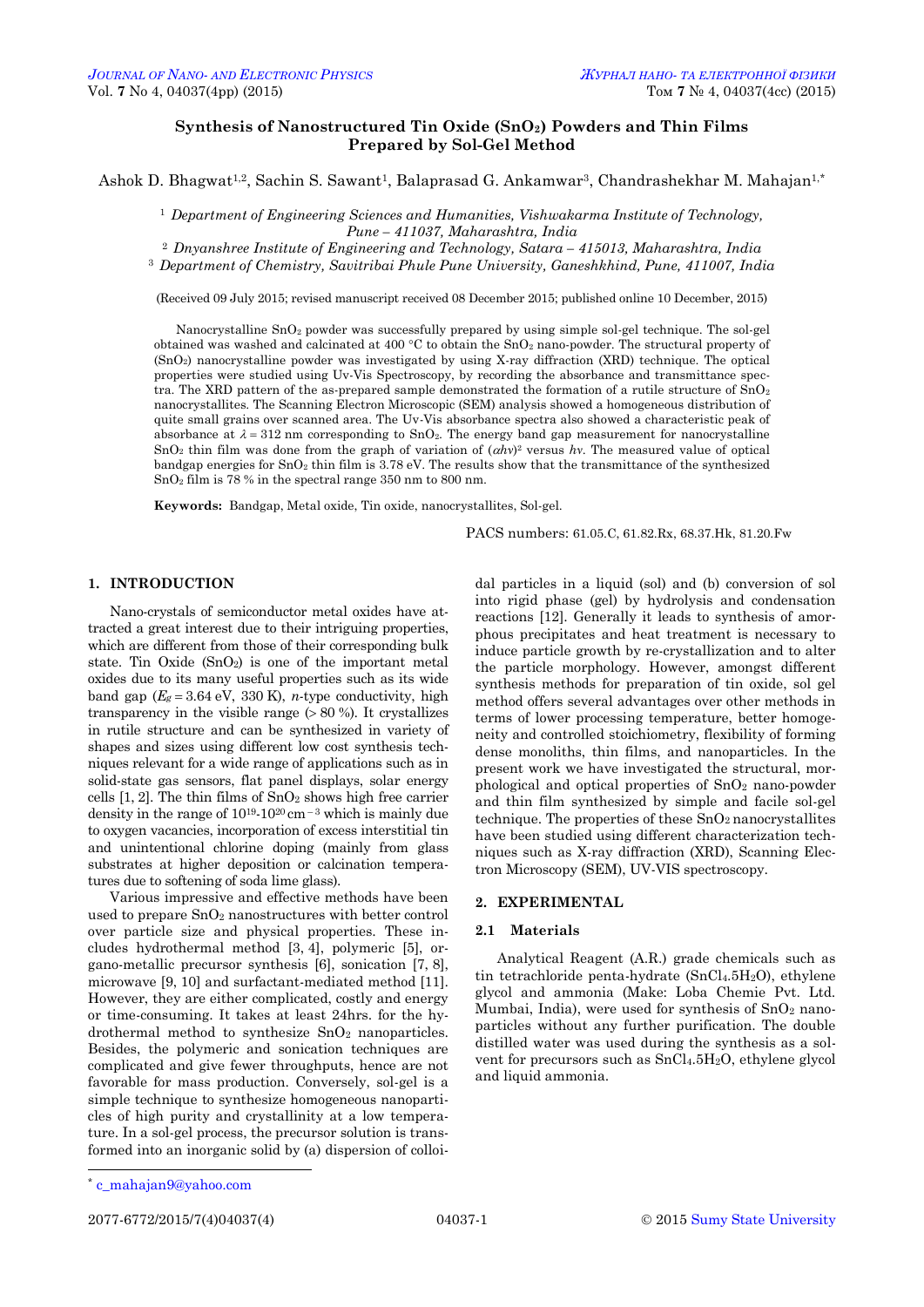# **2.2 Method**

The sol-gel technique was used for the synthesis of tin oxide nano-powder. The 0.1 molar of tin-tetrachloride penta-hydrate  $(3.51 \text{ g of SnCl}_4.5H_2O)$  was dissolved in 50 ml of double distilled water in a beaker to which 50 ml of ethylene glycol was added to make a 100 ml precursor mixture. The resulted precursor mixture was kept for stirring on a magnetic stirrer (Make: Remi) at 300 RPM and while stirring into this mixture, 0.1M of an aqueous ammonia solution was added in drop wise manner (with a rate of 10 drops/minute). On addition of roughly 50 drops of aqueous ammonia the sol-gel was formed approximately within the 5 minutes. The resulting gel was filtered by using Whatman filter paper (grade-42) and then washed 3-4 times by double distilled water to remove excess ammonia. The content on the filter paper was then transferred carefully in a crucible as well as on a glass substrate with 1 μm commercial applicator to form a thin film. The precipitate in the crucible and a thin film was dried at 150 ºC for 2 hrs. in order to remove water molecules. Finally, black brown colored tin oxide nano-powder was obtained for a crucible sample and a film on glass substrate after drying, were further calcinated at  $400\degree$ C for 2 hrs. [13]. Fig. 1 shows the Photographic illustration of different steps involved in synthesis process of SnO<sup>2</sup> nanocrystallites by sol-gel method.



**Fig. 1** – Stepwise photographic illustration of synthesis process of  $SnO<sub>2</sub>$  nanocrystallites (a) precursor,  $SnCl<sub>4</sub>.5H<sub>2</sub>O$ , (b) solutions in beakers contain from left to right  $SnCl<sub>4</sub>.5H<sub>2</sub>O$ , ethylene glycol, (c) simultaneous addition, (d) gel formed by drop-wise addition aqueous ammonia under constant magnetic stirring, (e) filtration and washing, (f) gel of  $SnO<sub>2</sub>$  nanocrystallites, (g) dried SnO<sup>2</sup> nanocrystallites at 150 ºC for 2 hrs. and (h) calcinated at  $400 °C$  to obtain SnO<sub>2</sub> nanocrystallites in powder form

#### **2.3 Characterization**

The structural properties of  $SnO<sub>2</sub>$  nano-powder were studied by X-ray diffraction measurements (Bruker D-8 advance diffractometer, Billerica, MA) using the Cu Kα  $(\lambda = 1.5406 \text{ Å})$  as a radiation source, operated at 40kV and 30 mA with a scan rate of 0.02°/s over the range of 10°-80°. The average crystallite size *d*(hkl) of all crystal

planes for SnO<sup>2</sup> powder was estimated from the classical Scherrer formula [14]:

$$
D = \frac{K\lambda}{\beta\cos\theta} \tag{1}
$$

where *K* is the shape factor usually has a value 0.9,  $\lambda$  is the X-ray wavelength and  $\theta$  the Bragg angle and  $\beta$  gives the full width of the half maxima (FWHM).

The surface morphology of the  $SnO<sub>2</sub>$  powder was studied by scanning electron microscope (SEM). The spectral transmittance and absorbance measurements were obtained using UV-VIS spectrometer (Shimatzu 1650PC) in the spectral range of 250 nm to 800 nm. The X-intercept obtained by extrapolating the linear portion of the exponential curve from of the graph of  $(ahv^2)$  versus photon energy (*hν*) is the bandgap energy of the material.

## **3. RESULTS AND DISCUSSIONS**

#### **3.1 Structural and Morphological Properties**

The powder X-ray diffraction analysis of the  $SnO<sub>2</sub>$ sample was performed in order to identify the phase, crystal structure and to estimate average grain size. The as recorded X-ray diffraction pattern of  $SnO<sub>2</sub>$  powder sample by sol-gel technique is as presented in Fig. 2. The XRD pattern reveals the formation of SnO<sup>2</sup> nanoparticles with polycrystalline phase demonstrating rutile structure [JCPDS Card No: 41-1445,  $a = 4.743 \text{ Å}.$  $c = 3.1859$  Å. The crystal planes (110), (101), (211), (002), (310), (301) were prominently seen in XRD indicating the polycrystalline nature of powder. The average value of lattice constant from different (*hkl*) planes was determined by using the formula,  $a = d\sqrt{h^2 + k^2 + l^2}$ where d is inter-planer distance and (*hkl*) are Miller indices. The calculated average values of lattice constant were  $a = 4.7470 \text{ Å}$ ,  $c = 3.1854 \text{ Å}$ . No impurity phase was observed. The average crystallite size (*D*) as determined from the XRD spectra using Scherer's formula was 52 nm. The respective angles of peak positions (2*θ*), hkl planes and inter-planar distance (*d*) are represented in Table 1.



**Fig.**  $2 - \text{XRD}$  pattern of  $\text{SnO}_2$  nanocrystallites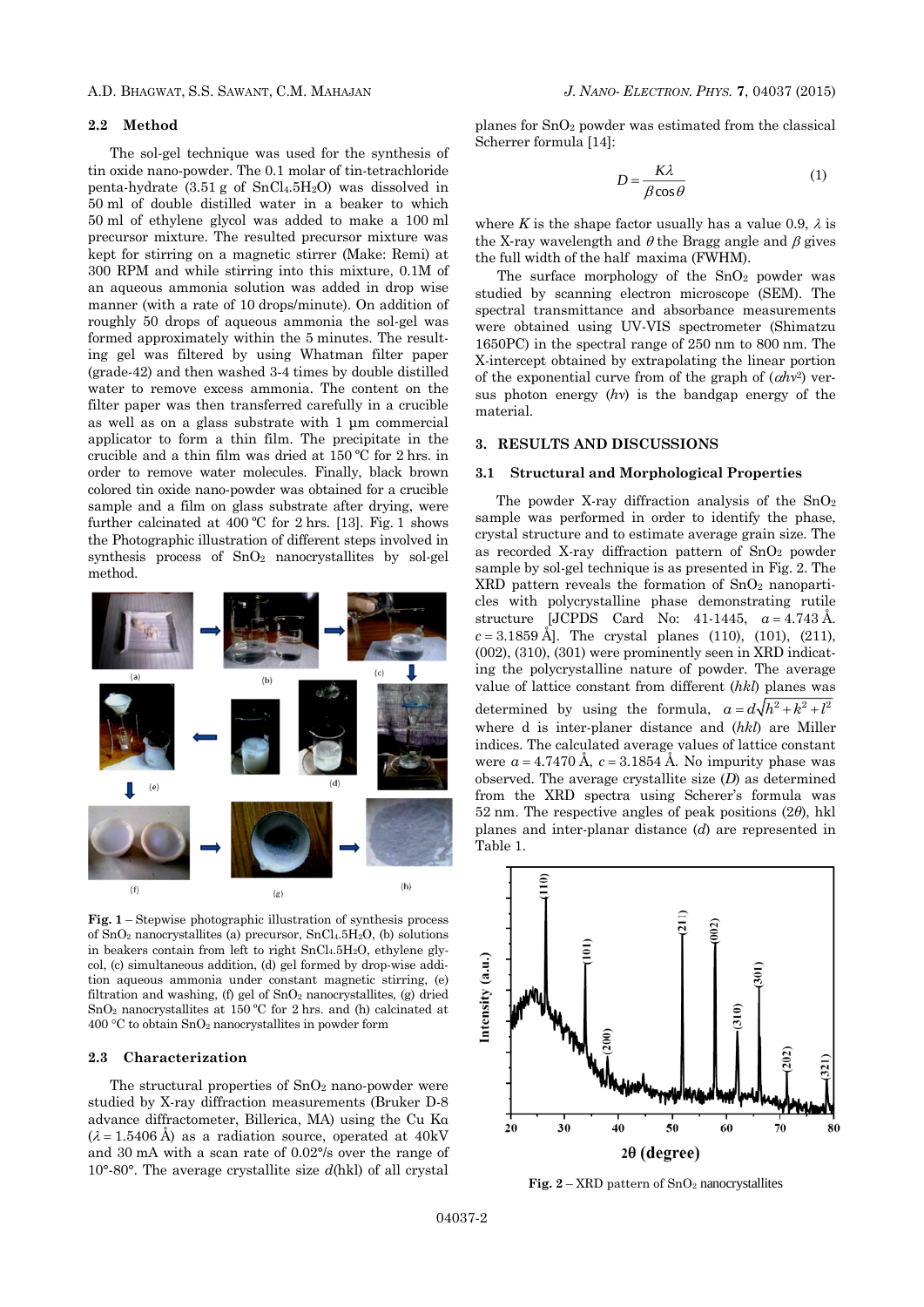SOL-GEL SYNTHESIS OF SNO<sup>2</sup> NANOSTRUCTURED … *J. NANO- ELECTRON. PHYS.* **[7](#page-0-2)**, [04037](#page-0-2) [\(2015\)](#page-0-2)

| $2\theta$ | ( <i>hkl</i> ) planes | Inter-planar distances $(d)$<br>in nm |
|-----------|-----------------------|---------------------------------------|
| 26.60     | (110)                 | 58.9                                  |
| 33.90     | (101)                 | 55.3                                  |
| 38.00     | (200)                 | 43.6                                  |
| 51.80     | (211)                 | 59.3                                  |
| 57.90     | (002)                 | 57.7                                  |
| 62.00     | (310)                 | 49.3                                  |
| 66.00     | (301)                 | 51.7                                  |
| 71.30     | (202)                 | 47.5                                  |
| 78.70     | (321)                 | 44.4                                  |

**Table**  $1 - \text{XRD}$  analysis of  $\text{SnO}_2$  nanocrystallites

SEM analysis was performed to reveal morphological features of the sample. SEM micrograph of nanocrystalline  $SnO<sub>2</sub>$  thin film is shown in Fig. 3. Fig. 3 shows a homogeneous, uniform distribution of  $SnO<sub>2</sub>$  nanocrystallines over a scanned area.



**Fig. 3 –** SEM micrograph of SnO<sup>2</sup> nanocrystallites

# **3.2 Optical Properties**

The UV-VIS absorbance spectra of SnO<sub>2</sub> nanocrystallites are as represented in the Fig. 5. The characteristic absorption peak was found around 312 nm in the region  $(275 \text{ nm} \le \lambda \le 350 \text{ nm})$ . The substantial decrease in transmittance for SnO<sup>2</sup> nanocrystallites near the band edge indicates the better crystallinity and lower defect density for synthesized thin film.

The analysis of the transmission Fig. 4 (thin film) and absorbance spectra (absorbance for  $SnO<sub>2</sub>$  nanocrystallites sample) in the vicinity of the fundamental absorption edge shows that the variation of the absorption coefficient is in accordance with following relation which implies the direct transitions [15].

$$
(\alpha h v)^2 = A (h v - E_g) \tag{2}
$$

Here,  $\alpha$  is an absorption coefficient, *h* is Planck constant, *ν* is the frequency and *hν* is the incident photon energy. Fig. 6 represents the plot of  $(\alpha h\nu)^2$  vs *hv* for SnO<sup>2</sup> nanocrystallites.



**Fig. 4 –** Transmittance spectrum of SnO<sup>2</sup> thin film



**Fig. 5** – UV-VIS absorption spectrum of SnO<sup>2</sup> nanocrystallites



**Fig.** 6 – The plot of  $(\alpha h v)^2$  vs *hv* for SnO<sub>2</sub> nanocrystallites